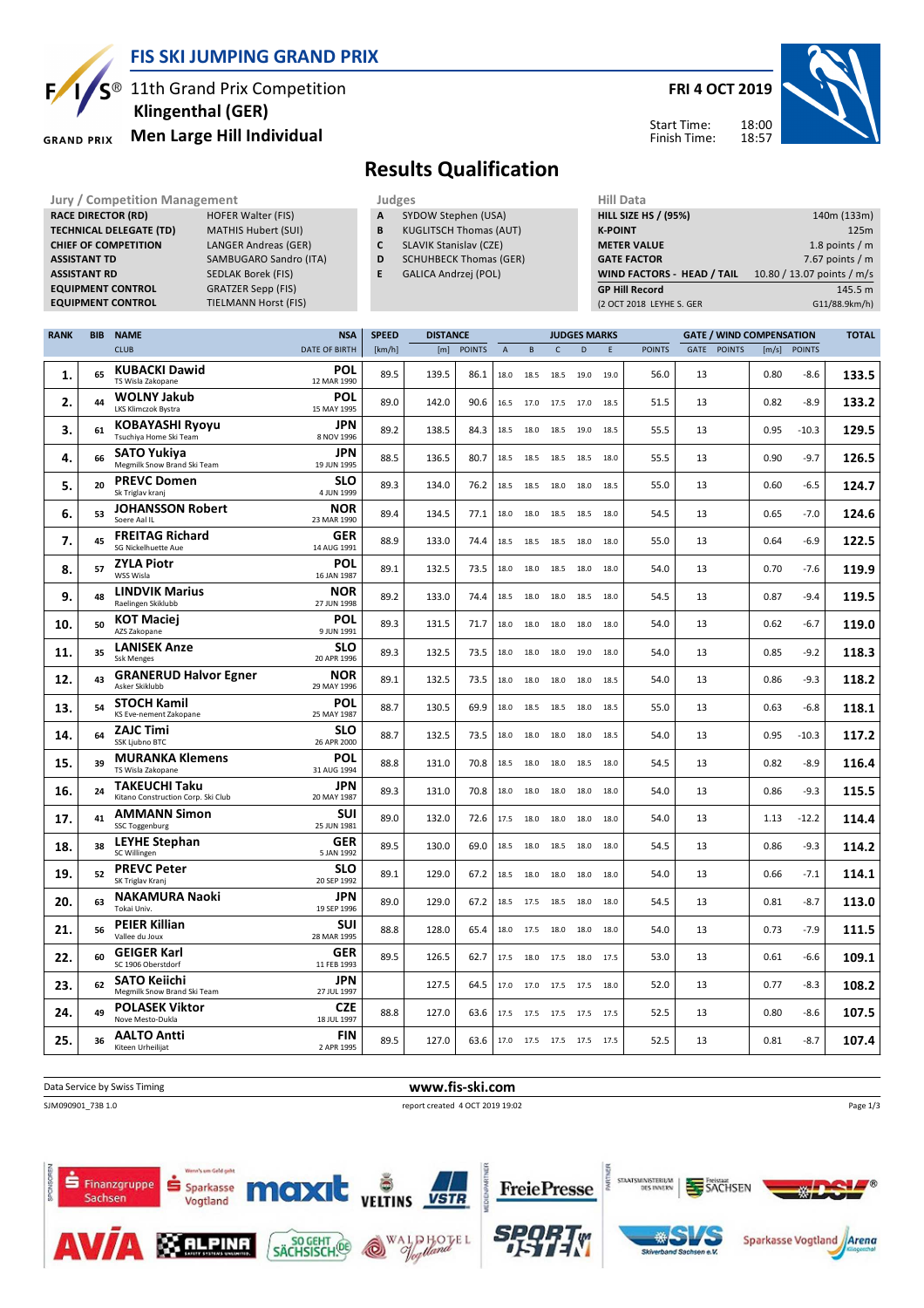**FIS SKI JUMPING GRAND PRIX**

S<sup>®</sup> 11th Grand Prix Competition

F

**54. 11**

 $\mathbf{I}$ 

SC Bischofshofen 11 **HOERL Jan** 

Sparkasse

Vogtland

**ALPINA** 

max

SÄCHSISCH.

**S** Finanzgruppe

Sachsen

 **Klingenthal (GER)**

**Men Large Hill Individual GRAND PRIX** 

**FRI 4 OCT 2019**





### **Results Qualification**

| <b>RANK</b>          | <b>BIB</b>              | <b>NAME</b>                                                  | <b>NSA</b>                | <b>SPEED</b> | <b>DISTANCE</b><br><b>JUDGES MARKS</b> |               |             |           | <b>GATE / WIND COMPENSATION</b> |                              |      |               |      |               |       |               |       |
|----------------------|-------------------------|--------------------------------------------------------------|---------------------------|--------------|----------------------------------------|---------------|-------------|-----------|---------------------------------|------------------------------|------|---------------|------|---------------|-------|---------------|-------|
|                      |                         | <b>CLUB</b>                                                  | <b>DATE OF BIRTH</b>      | [km/h]       | [m]                                    | <b>POINTS</b> | $\mathsf A$ | B         | C                               | D                            | Ε    | <b>POINTS</b> | GATE | <b>POINTS</b> | [m/s] | <b>POINTS</b> |       |
| 25.                  | 4                       | <b>ROTH Luca</b><br>Sv Messstetten                           | <b>GER</b><br>14 APR 2000 | 89.2         | 127.5                                  | 64.5          | 18.0        | 17.5      |                                 | 17.5 17.5 17.5               |      | 52.5          | 13   |               | 0.89  | $-9.6$        | 107.4 |
| 27.                  | $\overline{ }$          | <b>HOFER Thomas</b><br>SV Innsbruck-Bergisel-Tirol           | AUT<br>28 JAN 1996        | 89.1         | 127.5                                  | 64.5          | 18.0        | 17.5      | 17.5                            | 17.5                         | 17.5 | 52.5          | 13   |               | 0.92  | $-9.9$        | 107.1 |
| 28.                  | 46                      | <b>PEDERSEN Robin</b><br>Stalkameratene II                   | <b>NOR</b><br>31 AUG 1996 | 89.5         | 125.5                                  | 60.9          | 17.5        | 17.5      |                                 | 17.5 17.5 17.5               |      | 52.5          | 13   |               | 0.70  | -7.6          | 105.8 |
| 29.                  | 55                      | <b>SCHLIERENZAUER Gregor</b><br>SV Innsbruck-Bergisel-Tirol  | <b>AUT</b><br>7 JAN 1990  | 89.2         | 124.5                                  | 59.1          | 18.0        | 17.5      | 17.5                            | 18.5                         | 17.5 | 53.0          | 13   |               | 0.63  | $-6.8$        | 105.3 |
| 29.                  | 33                      | <b>BUSKUM Andreas Granerud</b><br>Lensbygda                  | <b>NOR</b><br>5 JUN 1996  | 88.9         | 126.0                                  | 61.8          |             | 17.0 17.5 |                                 | 17.0 17.5 17.5               |      | 52.0          | 13   |               | 0.79  | $-8.5$        | 105.3 |
| 31.                  | 27                      | <b>KOUDELKA Roman</b><br>LSK Lomnice nad Popelkou - Dukla    | <b>CZE</b><br>9 JUL 1989  | 88.8         | 125.0                                  | 60.0          | 17.0        | 17.5      | 17.0                            | 16.5                         | 17.0 | 51.0          | 13   |               | 0.55  | $-5.9$        | 105.1 |
| 32.                  | 32                      | <b>PASCHKE Pius</b><br>WSV Kiefersfelden                     | <b>GER</b><br>20 MAY 1990 | 88.6         | 124.5                                  | 59.1          |             | 17.5 17.5 |                                 | 17.0 17.5 17.5               |      | 52.5          | 13   |               | 0.62  | $-6.7$        | 104.9 |
| 33.                  | 15                      | <b>NOUSIAINEN Eetu</b><br>Puijo Ski club                     | FIN<br>29 APR 1997        | 88.8         | 125.5                                  | 60.9          | 17.5        | 17.0      | 17.0                            | 17.5 17.5                    |      | 52.0          | 13   |               | 0.75  | $-8.1$        | 104.8 |
| 34.                  | 42                      | <b>EISENBICHLER Markus</b><br><b>TSV Siegsdorf</b>           | <b>GER</b><br>3 APR 1991  | 89.2         | 125.0                                  | 60.0          | 18.0        | 17.5      |                                 | 17.5 18.0 17.5               |      | 53.0          | 13   |               | 0.80  | $-8.6$        | 104.4 |
| 34.                  | 19                      | <b>HAMANN Martin</b><br>SG Nickelhuette Aue                  | <b>GER</b><br>10 APR 1997 | 89.1         | 124.0                                  | 58.2          | 17.5        | 17.5      | 17.0                            | 17.5                         | 17.0 | 52.0          | 13   |               | 0.54  | $-5.8$        | 104.4 |
| 36.                  | 26                      | <b>HULA Stefan</b><br>KS Eve-nement Zakopane                 | POL<br>29 SEP 1986        | 89.1         | 125.0                                  | 60.0          | 18.5        | 18.0      |                                 | 17.5 17.5 17.5               |      | 53.0          | 13   |               | 0.81  | $-8.7$        | 104.3 |
| 37.                  | 47                      | <b>ASCHENWALD Philipp</b><br>SC Maverhofen-Tirol             | <b>AUT</b><br>12 NOV 1995 | 88.8         | 126.5                                  | 62.7          | 17.5        | 17.5      | 17.5                            | 17.5                         | 17.5 | 52.5          | 13   |               | 1.05  | $-11.3$       | 103.9 |
| 38.                  | 40                      | <b>NAZAROV Mikhail</b><br>Moscow Region TSSP                 | <b>RUS</b><br>14 OCT 1994 | 88.8         | 126.5                                  | 62.7          |             | 17.0 17.5 |                                 | 17.5 17.5 17.5               |      | 52.5          | 13   |               | 1.11  | $-12.0$       | 103.2 |
| 39.                  | 30                      | STURSA Vojtech<br>TJ Dukla Liberec                           | <b>CZE</b><br>3 AUG 1995  | 88.9         | 124.0                                  | 58.2          | 17.5        | 17.5      | 17.5                            | 17.5                         | 17.5 | 52.5          | 13   |               | 0.71  | $-7.7$        | 103.0 |
| 40.                  | 14                      | <b>ZOGRAFSKI Vladimir</b><br>NSA                             | BUL<br>14 JUL 1993        | 88.3         | 127.0                                  | 63.6          | 16.5        | 17.0      |                                 | 17.0 17.0                    | 17.5 | 51.0          | 13   |               | 1.10  | $-11.9$       | 102.7 |
| 41.                  | $\overline{\mathbf{3}}$ | <b>RAIMUND Philipp</b><br>Sc Oberstdorf                      | GER<br>23 JUN 2000        | 88.9         | 127.0                                  | 63.6          | 17.0        | 17.5      | 17.0                            | 17.5                         | 17.5 | 52.0          | 13   |               | 1.21  | $-13.1$       | 102.5 |
| 42.                  | 22                      | <b>ITO Kenshiro</b><br>Megmilk Snow Brand Ski Team           | JPN<br>8 JAN 1990         | 89.5         | 121.5                                  | 53.7          | 18.0        | 17.0      |                                 | 17.0 17.5                    | 17.0 | 51.5          | 13   |               | 0.33  | $-3.6$        | 101.6 |
| 43.                  | 31                      | <b>KOZISEK Cestmir</b><br>LSK Lomnice nad Popelkou-DUKLA     | <b>CZE</b><br>9 NOV 1991  | 89.4         | 123.5                                  | 57.3          | 17.5        | 17.0      | 17.0                            | 17.0                         | 17.0 | 51.0          | 13   |               | 0.65  | $-7.0$        | 101.3 |
| 44.                  | 59                      | <b>KLIMOV Evgeniy</b><br>GBU TSTOVS Moskovskaya obl Start Pe | <b>RUS</b><br>3 FEB 1994  | 89.3         | 123.5                                  | 57.3          | 17.0        | 16.5      |                                 | 17.0 17.0                    | 17.0 | 51.0          | 13   |               | 0.66  | $-7.1$        | 101.2 |
| 45.                  | 51                      | <b>BARTOL Tilen</b><br>SSK Sam Ihan                          | SLO<br>17 APR 1997        | 89.2         | 121.5                                  | 53.7          | 18.0        | 17.0      | 17.0                            | 17.5                         | 17.0 | 51.5          | 13   |               | 0.49  | $-5.3$        | 99.9  |
| 46.                  | 17                      | <b>PETER Dominik</b><br>Am Bachtel wald                      | <b>SUI</b><br>30 MAY 2001 | 89.4         | 122.5                                  | 55.5          | 17.5        | 17.5      |                                 | 17.0 17.5 17.5               |      | 52.5          | 13   |               | 0.86  | $-9.3$        | 98.7  |
| 47.                  | 37                      | <b>SCHMID Constantin</b><br>Wsv Oberaudorf                   | <b>GER</b><br>27 NOV 1999 | 89.1         | 123.0                                  | 56.4          | 17.5        | 17.0      | 17.0                            | 17.5                         | 17.0 | 51.5          | 13   |               | 0.87  | $-9.4$        | 98.5  |
| 48.                  | 23                      | <b>MARKENG Thomas Aasen</b><br>Lensbygda Sportsklubb         | <b>NOR</b><br>18 JUN 2000 | 89.5         | 121.0                                  | 52.8          | 17.5        | 17.0      | 17.0                            | 17.5                         | 17.0 | 51.5          | 13   |               | 0.55  | $-5.9$        | 98.4  |
| 49.                  | 34                      | <b>DAMJAN Jernej</b><br>SSK Sam Ihan                         | <b>SLO</b><br>28 MAY 1983 | 88.7         | 123.5                                  | 57.3          | 16.5        | 16.5      | 16.5 16.5                       |                              | 17.0 | 49.5          | 13   |               | 0.79  | $-8.5$        | 98.3  |
| 50.                  | 25                      | <b>TROFIMOV Roman Sergeevich</b><br>Sdushor CSP N. Novgorod  | <b>RUS</b><br>19 NOV 1989 | 89.0         | 121.0                                  | 52.8          |             |           |                                 | 17.5 17.0 17.0 17.5 17.5     |      | 52.0          | 13   |               | 0.62  | $-6.7$        | 98.1  |
|                      |                         |                                                              |                           |              |                                        |               |             |           |                                 |                              |      |               |      |               |       |               |       |
| <b>Not Qualified</b> |                         | <b>MUMINOV Sabirzhan</b>                                     | <b>KAZ</b>                |              |                                        |               |             |           |                                 |                              |      |               |      |               |       |               |       |
| 51.                  | 6                       | Almaty<br><b>TKACHENKO Sergey</b>                            | 16 APR 1994<br><b>KAZ</b> | 89.1         | 124.0                                  | 58.2          |             |           |                                 | 16.5 16.5 17.0 17.5 17.0     |      | 50.5          | 13   |               | 1.15  | $-12.4$       | 96.3  |
| 52.                  | 21                      | Ski Club VKO<br><b>SOUKUP Matthew</b>                        | 8 JUN 1999<br>CAN         | 88.9         | 120.0                                  | 51.0          |             |           |                                 | 17.0  16.5  16.5  17.0  17.0 |      | 50.5          | 13   |               | 0.66  | $-7.1$        | 94.4  |
| 53.                  | 10                      | Altius Nordic Ski Club                                       | 31 AUG 1997               | 89.3         | 122.0                                  | 54.6          |             |           |                                 | 17.5 17.5 17.0 17.5 17.0     |      | 52.0          | 13   |               | 1.18  | $-12.7$       | 93.9  |



**AUT**<br>16 OCT 1998

G

 $\widehat{\mathbb{Q}}$ 



S

**AUTR** 88.4 120.5 51.9 17.0 17.5 16.5 17.0 17.0 51.0 13 0.84 -9.1 **93.8** 

STAATSMENISTERIUM<br>DES INNERN

**SACHSEN** 



⊛⊬∎